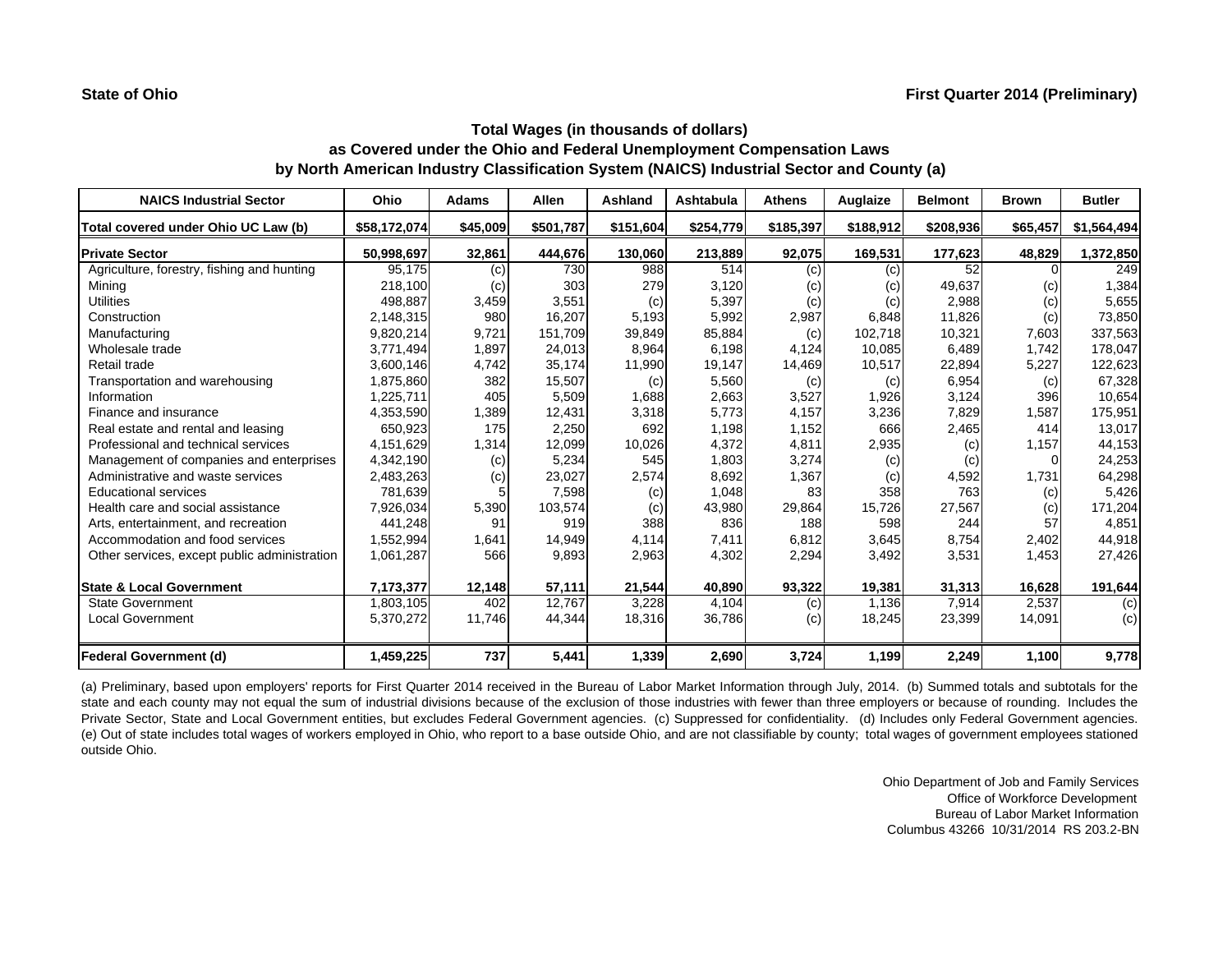| <b>NAICS Industrial Sector</b>               | Carroll  | Champaign | Clark     | <b>Clermont</b> | <b>Clinton</b> | Columbiana | <b>Coshocton</b> | <b>Crawford</b> | Cuyahoga    | <b>Darke</b> |
|----------------------------------------------|----------|-----------|-----------|-----------------|----------------|------------|------------------|-----------------|-------------|--------------|
| Total covered under Ohio UC Law (b)          | \$56,456 | \$97,400  | \$413,041 | \$545,779       | \$153,645      | \$241,884  | \$99,360         | \$109,395       | \$9,214,143 | \$151,923    |
| <b>Private Sector</b>                        | 48,813   | 81,487    | 354,801   | 475,944         | 133,059        | 201,273    | 86,060           | 93,084          | 8,249,598   | 133,037      |
| Agriculture, forestry, fishing and hunting   | 72       | (c)       | 2,335     | (c)             | (c)            | 868        | 560              | (c)             | 871         | (c)          |
| Mining                                       | 3,213    | (c)       | 1,024     | (c)             | (c)            | 2,246      | 965              | (c)             | 7,079       | (c)          |
| <b>Utilities</b>                             | 641      | (c)       | (c)       | 9,261           | (c)            | 2,914      | 9,109            | (c)             | 38.174      | 1,091        |
| Construction                                 | 8,764    | 2,053     | 8,171     | 26,663          | 1,831          | 11,420     | 1,825            | 3,033           | 246.409     | 6,480        |
| Manufacturing                                | 14,281   | 46,718    | 78,059    | 77,969          | 45,634         | 56,873     | 31,391           | 32,435          | 1,151,821   | 50,369       |
| Wholesale trade                              | 2,289    | 4,411     | (c)       | 54,810          | (c)            | 11,071     | 1,135            | 5,693           | 553,007     | 6,536        |
| Retail trade                                 | 4,002    | 5,705     | 31,861    | 57,321          | 9,322          | 24,147     | 7,232            | 7,572           | 405,427     | 10,964       |
| Transportation and warehousing               | 4,233    | (c)       | 30,685    | 23,280          | 28,862         | 10,711     | 2,472            | (c)             | 241,926     | 10,435       |
| Information                                  | 442      | 721       | 2,554     | 23,449          | 3,116          | 1,593      | 557              | 381             | 210,536     | 638          |
| Finance and insurance                        | 853      | 2,227     | 33,269    | 55,267          | 4,530          | 6,225      | 2,125            | 8,033           | 913,631     | 7,774        |
| Real estate and rental and leasing           | 235      | 455       | 3,658     | 7,276           | 813            | 1,614      | 457              | 306             | 166,365     | 581          |
| Professional and technical services          | 1,161    | (c)       | 10,028    | 28,133          | 2,061          | 3,686      | (c)              | 3,644           | 797,810     | (c)          |
| Management of companies and enterprises      |          | (c)       | 20,299    | 8,884           | 3,399          | 1,699      | (c)              | (c)             | 806,426     | (c)          |
| Administrative and waste services            | 1,523    | 1,643     | 11,276    | 17,012          | 2,654          | 9,559      | 7,090            | (c)             | 472,777     | 2,587        |
| <b>Educational services</b>                  |          | (c)       | 7,282     | 2,692           | (c)            | 889        | 356              | (c)             | 188,279     | 223          |
| Health care and social assistance            | 4,086    | (c)       | 62,677    | 46,653          | (c)            | 42,993     | 13,909           | (c)             | 1,547,712   | 20,366       |
| Arts, entertainment, and recreation          | 184      | 334       | 1,473     | 3,122           | 131            | 574        | 210              | 101             | 135,230     | 433          |
| Accommodation and food services              | 1,792    | 1,825     | 14,232    | 21,392          | 3,478          | 6,367      | 1,867            | 2,697           | 209,075     | 2,470        |
| Other services, except public administration | 1,043    | 1,206     | 16,161    | 12,102          | 2,060          | 5,823      | 1,472            | 1,710           | 157,044     | 2,013        |
| <b>State &amp; Local Government</b>          | 7,643    | 15,913    | 58,240    | 69,835          | 20,586         | 40,611     | 13,300           | 16,311          | 964,545     | 18,886       |
| <b>State Government</b>                      | 415      | 626       | 1,706     | 6,911           | 1.747          | 5,498      | 583              | 1,735           | 62,059      | 545          |
| <b>Local Government</b>                      | 7,228    | 15,287    | 56,534    | 62,924          | 18,839         | 35,113     | 12,717           | 14,576          | 902,486     | 18,341       |
| <b>Federal Government (d)</b>                | 527      | 833       | 9,024     | 4,784           | 2,250          | 9,842      | 881              | 1,179           | 306,476     | 1,322        |

(a) Preliminary, based upon employers' reports for First Quarter 2014 received in the Bureau of Labor Market Information through July 1, 2014. (b) Summed totals and subtotals for the state and each county may not equal the sum of industrial divisions because of the exclusion of those industries with fewer than three employers or because of rounding. Includes the Private Sector, State and Local Government entities, but excludes Federal Government agencies. (c) Suppressed for confidentiality. (d) Includes only Federal Government agencies. (e) Out of state includes total wages of workers employed in Ohio, who report to <sup>a</sup> base outside Ohio, and are not classifiable by county; total wages of government employees stationed outside Ohio.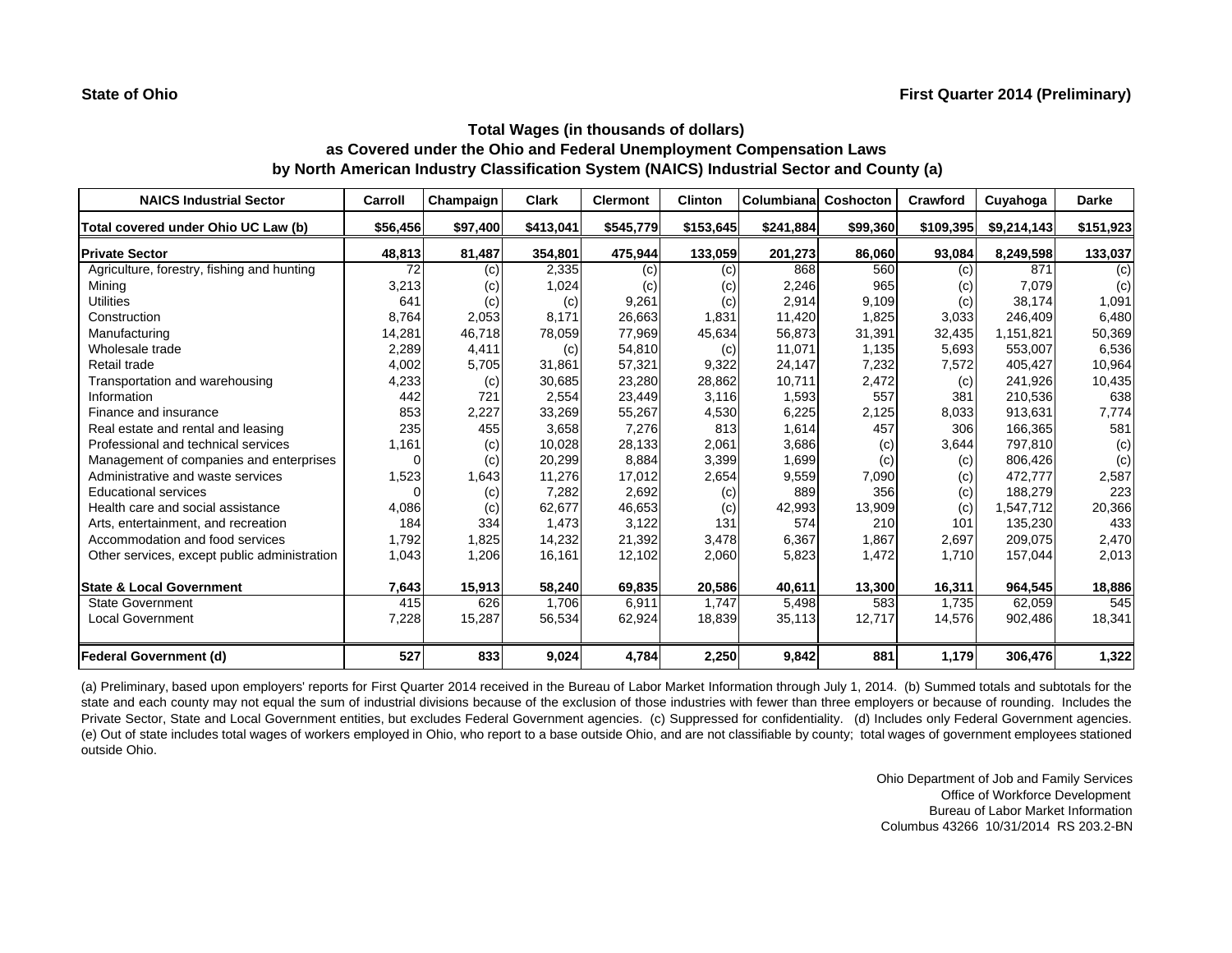| <b>NAICS Industrial Sector</b>               | <b>Defiance</b> | <b>Delaware</b> | Erie      | <b>Fairfield</b> | <b>Fayette</b> | <b>Franklin</b> | <b>Fulton</b> | Gallia    | Geauga    | Greene    |
|----------------------------------------------|-----------------|-----------------|-----------|------------------|----------------|-----------------|---------------|-----------|-----------|-----------|
| Total covered under Ohio UC Law (b)          | \$169,428       | \$1,151,742     | \$296,104 | \$341,419        | \$90,767       | \$8,903,899     | \$148,958     | \$103,058 | \$308,765 | \$546,045 |
| <b>Private Sector</b>                        | 151,665         | 1,068,699       | 246,339   | 277,944          | 74,766         | 7,450,749       | 128,004       | 88,008    | 269,948   | 443,395   |
| Agriculture, forestry, fishing and hunting   | 614             | (c)             | (c)       | 415              | 744            | 2,946           | (c)           | (c)       | (c)       | (c)       |
| Mining                                       |                 | (c)             | (c)       | 341              | n              | 3,977           | (c)           | (c)       | (c)       | (c)       |
| <b>Utilities</b>                             | (c)             | 2,901           | (c)       | 5,441            | (c)            | 67,364          | (c)           | 22,372    | (c)       | (c)       |
| Construction                                 | 2,840           | 30,341          | 8,189     | 16,457           | 2,509          | 272,649         | 5,314         | 967       | 18,604    | 14,435    |
| Manufacturing                                | 80,952          | 92,376          | 76,383    | 51,624           | 19,523         | 549,236         | 66,078        | 6,972     | 93,106    | 44,928    |
| Wholesale trade                              | (c)             | 39,743          | 11,054    | 14,837           | (c)            | 454,245         | 8,649         | 833       | 22,362    | 15,367    |
| Retail trade                                 | 13,465          | 70,376          | 24,642    | 39,506           | 11,947         | 531,389         | 9,298         | 7,896     | 29,840    | 56,345    |
| Transportation and warehousing               | 5,021           | 37,523          | (c)       | 6,912            | 12,993         | 445,957         | (c)           | 3,570     | (c)       | (c)       |
| Information                                  | 1,837           | 17,162          | 2,450     | 3,114            | 452            | 302,302         | 686           | 850       | 1,444     | 9,728     |
| Finance and insurance                        | 8,085           | 171,274         | 9,508     | 8,024            | 6,125          | 1,085,157       | 2,070         | 4,181     | 9,213     | 20,124    |
| Real estate and rental and leasing           | 375             | 7,708           | 1,574     | 2,716            | 427            | 118,368         | 485           | 269       | 1,872     | 4,281     |
| Professional and technical services          | 2,290           | 116.571         | 5,649     | 9,062            | 1,068          | 835,798         | (c)           | (c)       | 11.736    | 144,297   |
| Management of companies and enterprises      | 865             | (c)             | 2,475     | 3,770            | $\Omega$       | 735,707         | (c)           | (c)       | 2.748     | 2,452     |
| Administrative and waste services            | 3,951           | (c)             | 6,528     | 22,868           | 1,108          | 428,553         | 2,675         | 2,002     | 12,963    | 18,108    |
| <b>Educational services</b>                  | (c)             | 9,150           | 1,559     | 1,754            | (c)            | 121,314         | 244           | (c)       | 4,669     | 15,076    |
| Health care and social assistance            | (c)             | 60,562          | 48,569    | 63,357           | (c)            | 987,255         | 16,711        | (c)       | 35,294    | 52,061    |
| Arts, entertainment, and recreation          | 264             | 11,306          | 13,875    | 1,589            | 379            | 71,677          | 827           | 80        | 1.700     | 1,901     |
| Accommodation and food services              | 3,868           | 34,708          | 17,814    | 16,503           | 3,130          | 248,386         | 3,103         | 3,133     | 7,181     | 24,252    |
| Other services, except public administration | 2,567           | 15,427          | 4,652     | 9,653            | 847            | 188,470         | 1,577         | 1,910     | 8,278     | 7,627     |
| <b>State &amp; Local Government</b>          | 17,763          | 83,043          | 49,765    | 63,475           | 16,001         | 1,453,150       | 20,954        | 15,050    | 38,817    | 102,650   |
| <b>State Government</b>                      | 1,025           | 7,267           | 11,515    | 8,699            | 542            | 792,755         | 1,519         | 3.666     | 3,647     | (c)       |
| <b>Local Government</b>                      | 16,738          | 75,776          | 38,250    | 54,776           | 15,459         | 660,395         | 19,435        | 11,384    | 35,170    | (c)       |
| <b>Federal Government (d)</b>                | 1,091           | 3,246           | 5,893     | 3,614            | 647            | 235,835         | 1,216         | 978       | 1,346     | 310,550   |

(a) Preliminary, based upon employers' reports for First Quarter 2014 received in the Bureau of Labor Market Information through July 1, 2014. (b) Summed totals and subtotals for the state and each county may not equal the sum of industrial divisions because of the exclusion of those industries with fewer than three employers or because of rounding. Includes the Private Sector, State and Local Government entities, but excludes Federal Government agencies. (c) Suppressed for confidentiality. (d) Includes only Federal Government agencies. (e) Out of state includes total wages of workers employed in Ohio, who report to <sup>a</sup> base outside Ohio, and are not classifiable by county; total wages of government employees stationed outside Ohio.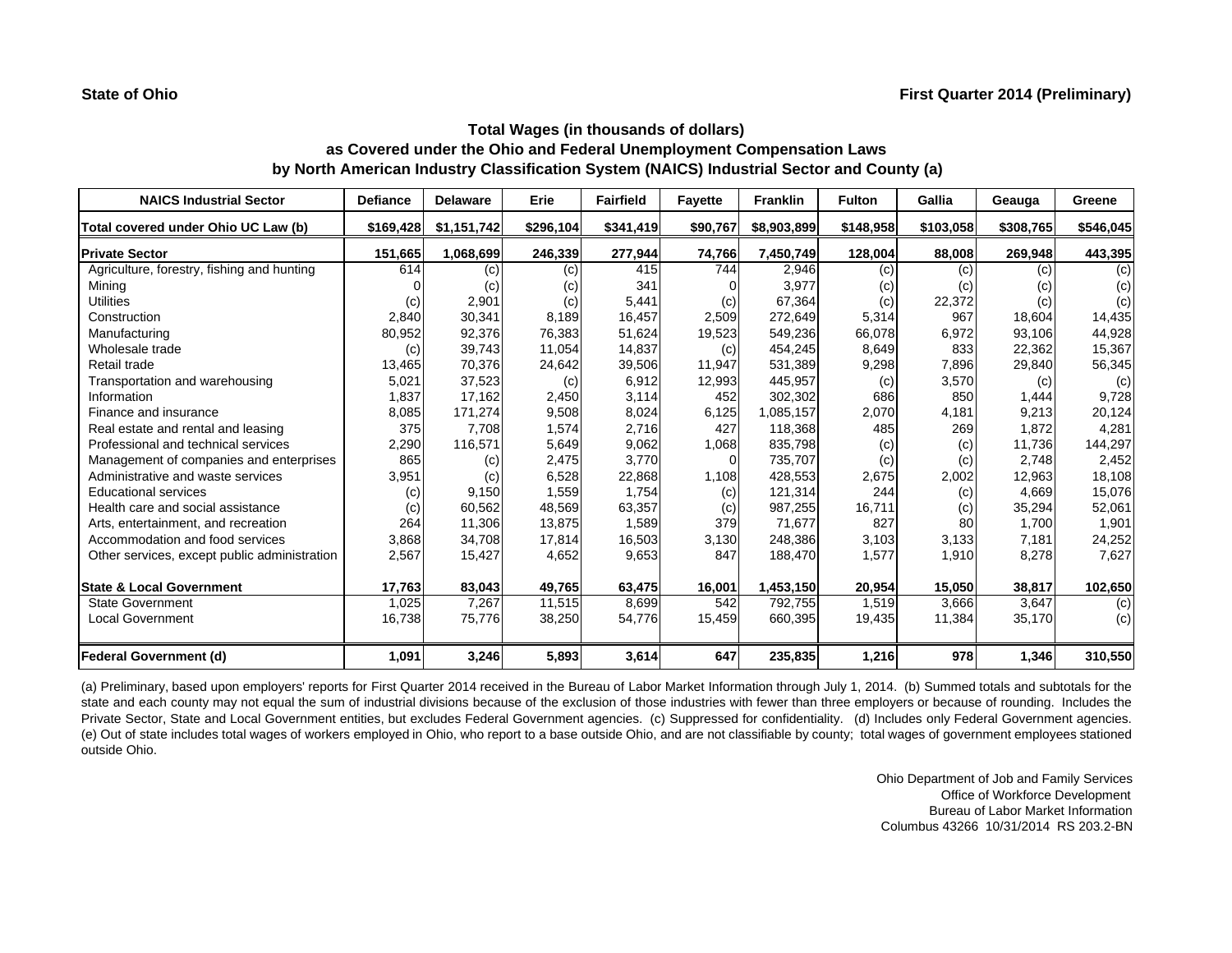| <b>NAICS Industrial Sector</b>               | <b>Guernsey</b> | <b>Hamilton</b> | <b>Hancock</b> | Hardin   | <b>Harrison</b> | Henry    | Highland | <b>Hocking</b> | <b>Holmes</b> | Huron     |
|----------------------------------------------|-----------------|-----------------|----------------|----------|-----------------|----------|----------|----------------|---------------|-----------|
| Total covered under Ohio UC Law (b)          | \$132,511       | \$6,889,095     | \$553,862      | \$68,177 | \$37,155        | \$93,899 | \$79,359 | \$48,896       | \$134,655     | \$169,223 |
| <b>Private Sector</b>                        | 113,139         | 6,417,798       | 522,294        | 56,499   | 32,353          | 75,813   | 58,729   | 32,093         | 121,144       | 146,420   |
| Agriculture, forestry, fishing and hunting   | (c)             | 1,345           | 427            | 1,544    | 77              | (c)      | 343      | (c)            | 1,336         | (c)       |
| Mining                                       | (c)             | 2,715           | 107            |          | 8,986           | (c)      | 292      | (c)            | 822           | (c)       |
| <b>Utilities</b>                             | 1,108           | 24,935          | 1,990          | 964      | 1,433           | (c)      | 963      | 62             | (c)           | (c)       |
| Construction                                 | 9,695           | 235,298         | 9,731          | 1,005    | 5,910           | 5,247    | 2,095    | 2,121          | 15,464        | 11,822    |
| Manufacturing                                | 34,371          | 849,488         | 153,941        | 21,140   | 4,286           | 38,238   | 21,052   | 9,359          | 54,502        | 63,426    |
| Wholesale trade                              | 4,265           | 429,255         | 26,786         | 3,215    | 3,157           | (c)      | 1,573    | 650            | 6,816         | (c)       |
| Retail trade                                 | 10,943          | 280,300         | 30,402         | 4,756    | 1,276           | 5,220    | 8,563    | 4,327          | 13,231        | 11,546    |
| Transportation and warehousing               | 3,214           | 119,549         | 30,358         | 2,164    | 731             | 3,640    | 1,341    | 355            | (c)           | 7,831     |
| Information                                  | 742             | 178,791         | 3,390          | 315      | (c)             | 891      | 789      | 497            | 756           | 1,402     |
| Finance and insurance                        | 4,286           | 610.851         | 8,102          | 2,072    | 390             | 2,892    | 5,507    | 2,246          | 4,123         | 5,217     |
| Real estate and rental and leasing           | 464             | 85.487          | 2,783          | 261      | 443             | 512      | 391      | 564            | 291           | 766       |
| Professional and technical services          | 6,773           | 677,154         | 14,606         | 818      | 1,321           | (c)      | (c)      | 606            | 2,888         | 2,913     |
| Management of companies and enterprises      | 1,711           | 1,153,765       | 152,483        |          | (c)             | (c)      | (c)      | 0              | (c)           | 1,367     |
| Administrative and waste services            | 1,729           | 281,676         | 11,854         | 477      | (c)             | 783      | 929      | 486            | (c)           | 1,366     |
| <b>Educational services</b>                  | 226             | 91.060          | 10,361         | (c)      | $\Omega$        | 108      | 123      | 312            | (c)           | 1,138     |
| Health care and social assistance            | 19,992          | 1,043,842       | 45,704         | (c)      | 2,935           | 10,266   | 9,749    | 5,037          | (c)           | 22,001    |
| Arts, entertainment, and recreation          | 99              | 79,520          | 687            | 109      | 79              | 135      | 260      | 95             | 180           | 382       |
| Accommodation and food services              | 5,390           | 164,495         | 11,796         | 3,119    | 446             | 1,420    | 2,422    | 3,302          | 3,044         | 3,741     |
| Other services, except public administration | 1,781           | 108,274         | 6,787          | 806      | (c)             | 1,687    | 953      | 1,074          | 1,623         | 2,950     |
| <b>State &amp; Local Government</b>          | 19,372          | 471,297         | 31,568         | 11,678   | 4,802           | 18,086   | 20,630   | 16,803         | 13,511        | 22,803    |
| <b>State Government</b>                      | 5,637           | 97,264          | 2,538          | 455      | 585             | 506      | 933      | 3,638          | 411           | 988       |
| <b>Local Government</b>                      | 13,735          | 374,033         | 29,030         | 11,223   | 4,217           | 17,580   | 19,697   | 13,165         | 13,100        | 21,815    |
| Federal Government (d)                       | 1,650           | 169,719         | 2,237          | 904      | 587             | 867      | 1,229    | 531            | 807           | 1,794     |

(a) Preliminary, based upon employers' reports for First Quarter 2014 received in the Bureau of Labor Market Information through July 1, 2014. (b) Summed totals and subtotals for the state and each county may not equal the sum of industrial divisions because of the exclusion of those industries with fewer than three employers or because of rounding. Includes the Private Sector, State and Local Government entities, but excludes Federal Government agencies. (c) Suppressed for confidentiality. (d) Includes only Federal Government agencies. (e) Out of state includes total wages of workers employed in Ohio, who report to <sup>a</sup> base outside Ohio, and are not classifiable by county; total wages of government employees stationed outside Ohio.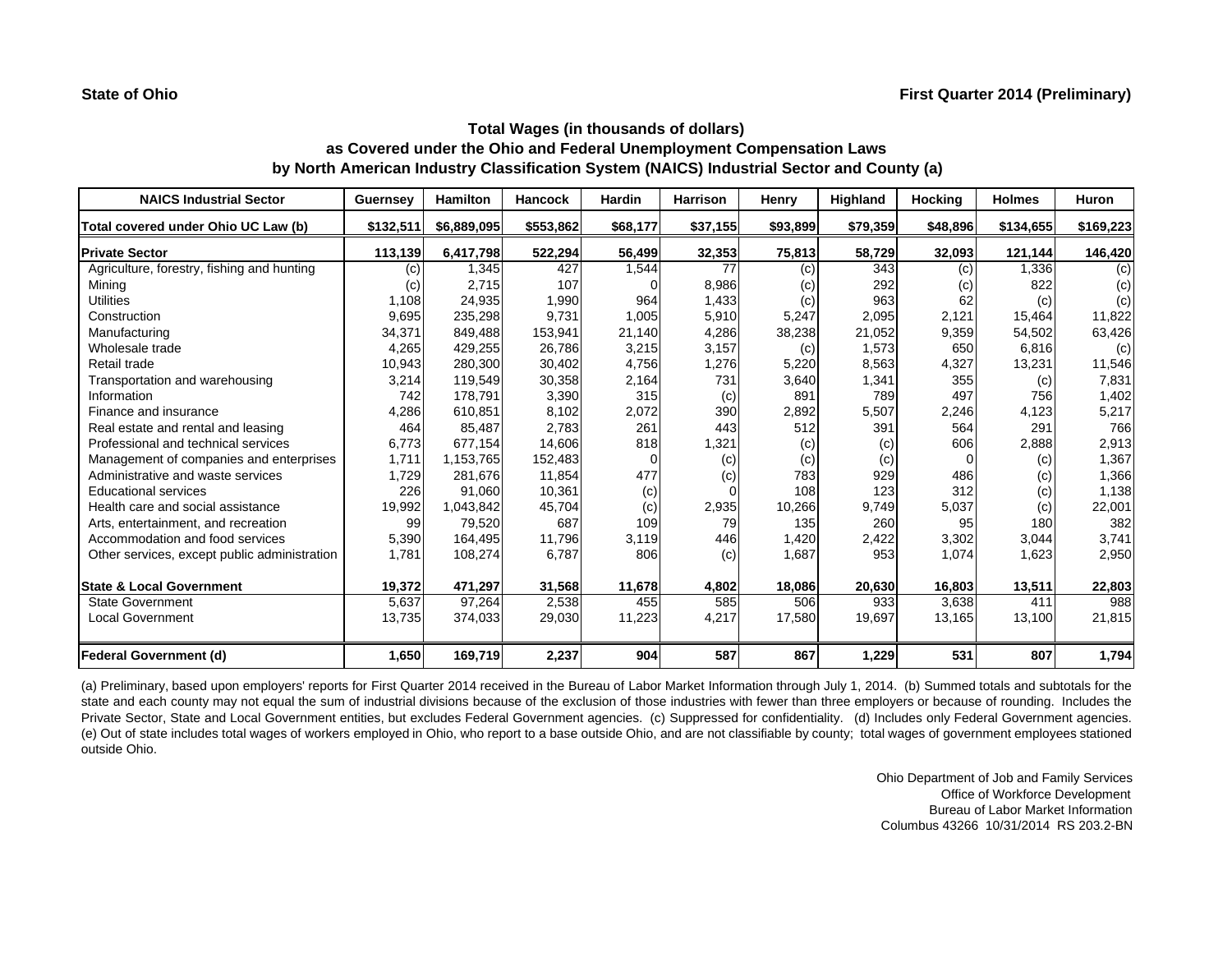| <b>NAICS Industrial Sector</b>               | <b>Jackson</b> | <b>Jefferson</b> | Knox      | Lake      | Lawrence | Licking   | Logan     | Lorain    | Lucas       | <b>Madison</b> |
|----------------------------------------------|----------------|------------------|-----------|-----------|----------|-----------|-----------|-----------|-------------|----------------|
| Total covered under Ohio UC Law (b)          | \$87,565       | \$196,564        | \$190,946 | \$973,595 | \$95,626 | \$484,766 | \$187,134 | \$947,269 | \$2,228,046 | \$138,323      |
| <b>Private Sector</b>                        | 73,914         | 171,279          | 167,795   | 853,486   | 70,809   | 410,361   | 168,068   | 805,304   | 1,914,222   | 106,130        |
| Agriculture, forestry, fishing and hunting   | 413            | (c)              | 850       | 3,638     | $\Omega$ | 4,680     | 675       | 6,377     | 1,361       | 1,377          |
| Mining                                       | 1,500          | (c)              | 674       | 4,113     |          | 1,344     | 272       | 421       | 1,165       | $\Omega$       |
| <b>Utilities</b>                             | (c)            | 26,462           | 916       | 37,432    | 1,504    | 3,998     | 518       | 7,952     | 11,386      | $\Omega$       |
| Construction                                 | 3,638          | (c)              | 7,481     | 42,003    | 9,214    | 22,628    | 5,343     | 36,888    | 95.829      | 3,256          |
| Manufacturing                                | 33,312         | 16,204           | 73,953    | 341,285   | 7,280    | 79,826    | 80,007    | 297.708   | 452,501     | 41,561         |
| Wholesale trade                              | 1,939          | 4,788            | 4,105     | 53,894    | 2,505    | 15,747    | 7,830     | 47,849    | 88,652      | 5,868          |
| Retail trade                                 | 7,531          | 16,205           | 13,046    | 74,675    | 10,272   | 53,621    | 8,948     | 71,664    | 147,361     | 8,143          |
| Transportation and warehousing               | (c)            | 12,378           | 1,819     | 9,155     | 7,514    | 14,274    | 16,618    | 19,012    | 64,271      | 17,126         |
| Information                                  | 610            | 4,014            | 1,373     | 8,439     | 897      | 3,781     | 919       | 6.594     | 32.484      | 654            |
| Finance and insurance                        | 2,441          | 3,584            | 3,896     | 19,890    | 2,624    | 37,354    | 2,854     | 28,852    | 89,557      | 1,647          |
| Real estate and rental and leasing           | 390            | 1,362            | 530       | 7,363     | 517      | 3,062     | 1,190     | 5,698     | 43,181      | 394            |
| Professional and technical services          | 821            | 2,427            | 4,142     | 35,255    | 1,563    | 34,509    | 6,292     | 27,673    | 118,900     | 8,395          |
| Management of companies and enterprises      | 255            | 398              | 910       | 22,487    | 1,226    | 14,195    | 1,139     | 25,388    | 113,895     | (c)            |
| Administrative and waste services            | 2,760          | 5,362            | 6,055     | 34,147    | 1,305    | 12,207    | 11,065    | 34,199    | 89,556      | (c)            |
| <b>Educational services</b>                  | 140            | (c)              | 14,477    | 10,869    | 275      | 11,817    | 33        | 25,164    | 22,688      | (c)            |
| Health care and social assistance            | 13,160         | (c)              | 25,727    | 93,704    | 18,387   | 58,997    | 16.756    | 115,748   | 422,333     | (c)            |
| Arts, entertainment, and recreation          | 39             | 484              | 471       | 4,082     | 75       | 1,979     | 1,290     | 2.744     | 19,359      | 159            |
| Accommodation and food services              | 2,151          | 5,248            | 4,881     | 29,434    | 3,587    | 17,247    | 3,078     | 26,624    | 61,886      | 3,269          |
| Other services, except public administration | 1,306          | 3,255            | 2,488     | 21,620    | 2,066    | 19,095    | 3,240     | 18,748    | 37,857      | 730            |
| <b>State &amp; Local Government</b>          | 13,651         | 25,285           | 23,151    | 120,109   | 24,817   | 74,405    | 19,066    | 141,965   | 313,824     | 32,193         |
| <b>State Government</b>                      | 1.766          | 827              | 3,245     | 1,521     | 2,497    | 10,242    | 874       | 14.089    | 100,516     | 15,992         |
| <b>Local Government</b>                      | 11,885         | 24,458           | 19,906    | 118,588   | 22,320   | 64,163    | 18,192    | 127,876   | 213,308     | 16,201         |
| <b>Federal Government (d)</b>                | 926            | 2,210            | 1,397     | 7,654     | 1,570    | 6,179     | 1,696     | 28,085    | 32,550      | 1,036          |

(a) Preliminary, based upon employers' reports for First Quarter 2014 received in the Bureau of Labor Market Information through July 1, 2014. (b) Summed totals and subtotals for the state and each county may not equal the sum of industrial divisions because of the exclusion of those industries with fewer than three employers or because of rounding. Includes the Private Sector, State and Local Government entities, but excludes Federal Government agencies. (c) Suppressed for confidentiality. (d) Includes only Federal Government agencies. (e) Out of state includes total wages of workers employed in Ohio, who report to <sup>a</sup> base outside Ohio, and are not classifiable by county; total wages of government employees stationed outside Ohio.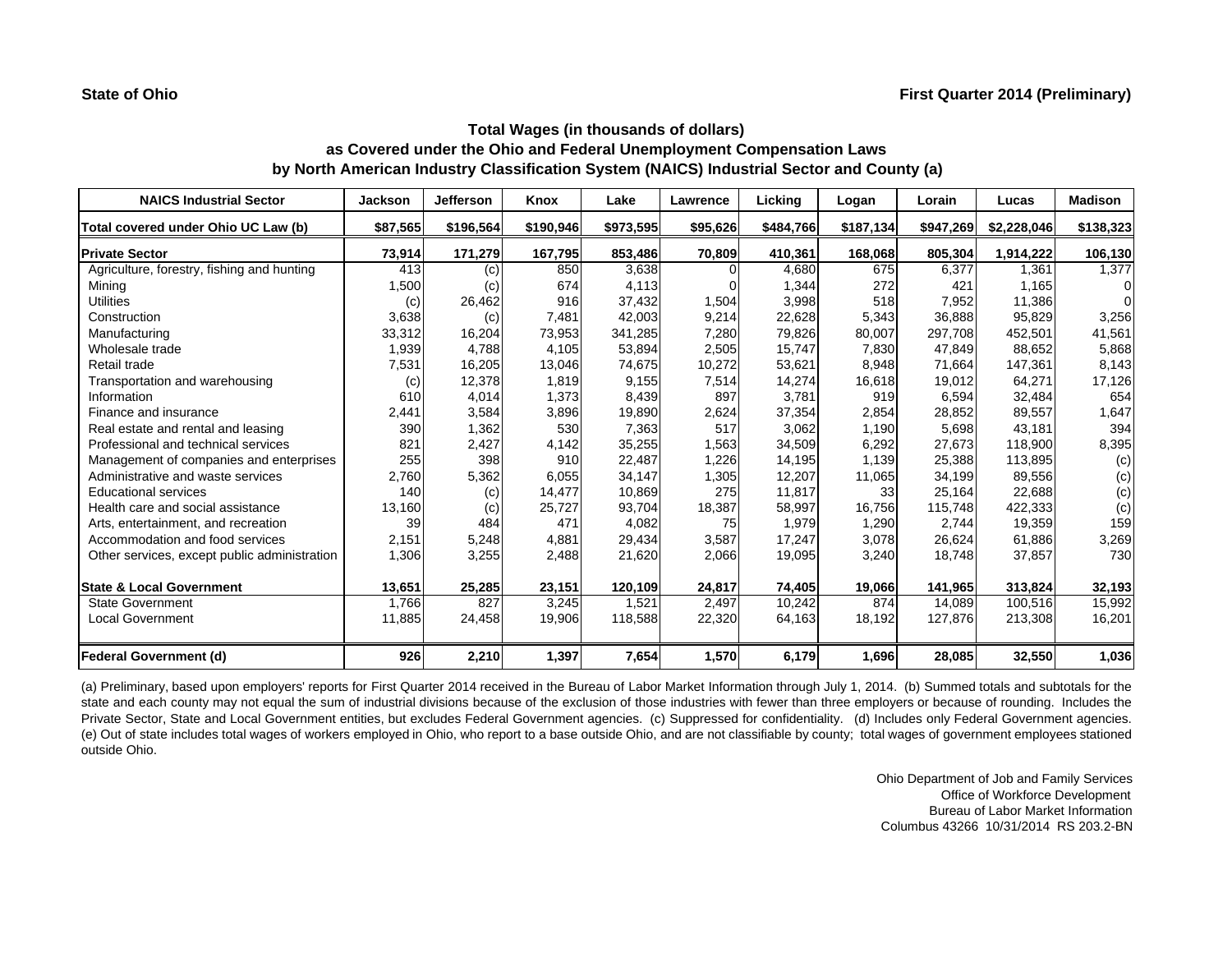| <b>NAICS Industrial Sector</b>               | <b>Mahoning</b> | <b>Marion</b> | <b>Medina</b> | <b>Meigs</b> | <b>Mercer</b> | Miami                      | <b>Monroe</b> | Montgomery  | Morgan   | <b>Morrow</b> |
|----------------------------------------------|-----------------|---------------|---------------|--------------|---------------|----------------------------|---------------|-------------|----------|---------------|
| Total covered under Ohio UC Law (b)          | \$825,668       | \$213,895     | \$554,691     | \$23,206     | \$152,274     | \$364,562                  | \$22,089      | \$2,589,423 | \$19,472 | \$37,803      |
| <b>Private Sector</b>                        | 698,507         | 177,374       | 488,634       | 15,425       | 129,592       | 319,985                    | 16,898        | 2,287,667   | 14,597   | 24,465        |
| Agriculture, forestry, fishing and hunting   | 875             | (c)           | 804           | 162          | (c)           | $\left( \mathrm{c}\right)$ | 102           | 1,112       | (c)      | 222           |
| Mining                                       | 3,414           | (c)           | 233           | 1,125        | (c)           | (c)                        | 2,452         | 283         | (c)      | 63            |
| <b>Utilities</b>                             | 8,438           | 2,321         | (c)           | (c)          | (c)           | (c)                        | (c)           | 27,009      | (c)      | (c)           |
| Construction                                 | 45,845          | 4,389         | 35,488        | 1,461        | 10,104        | 14,832                     | 2,428         | 98,920      | 222      | 1,199         |
| Manufacturing                                | 112,168         | 66,915        | 107,437       | 1,151        | 57,963        | 123,724                    | 1,223         | 331,259     | 6,191    | 9,900         |
| Wholesale trade                              | 53,695          | 8,597         | 41,153        | 332          | (c)           | (c)                        | (c)           | 133,220     | (c)      | 1,186         |
| Retail trade                                 | 73,807          | 17,413        | 50,627        | 2,924        | 12,468        | 29,230                     | 1.783         | 147,866     | 1,272    | 3,096         |
| Transportation and warehousing               | 29,796          | 5,434         | (c)           | (c)          | 9,357         | 17,196                     | 2,366         | 90,142      | 25       | (c)           |
| Information                                  | 11,466          | 8,503         | 3,684         | 121          | 1,398         | 757                        | 164           | 133,534     | 193      | 139           |
| Finance and insurance                        | 30,244          | 4,642         | 16,604        | 1,032        | 7,221         | 9,064                      | 1,363         | 176,130     | (c)      | 775           |
| Real estate and rental and leasing           | 6,533           | 2,592         | 5,422         | 53           | 582           | 1,905                      | 53            | 28,545      | (c)      | 214           |
| Professional and technical services          | 33,069          | 2,312         | 25,318        | (c)          | (c)           | (c)                        | 355           | 193,830     | 201      | 674           |
| Management of companies and enterprises      | 23,393          | 1,446         | 60,691        | (c)          | (c)           | (c)                        |               | 99,305      | (c)      | (c)           |
| Administrative and waste services            | 56,612          | 5,188         | 24,491        | 405          | 1,526         | 11,381                     | 259           | 97,165      | (c)      | (c)           |
| <b>Educational services</b>                  | 6,965           | 285           | 2,273         | (c)          | 183           | 1,379                      | (c)           | 62,465      |          | (c)           |
| Health care and social assistance            | 151,171         | 36,870        | 54,164        | (c)          | 10,167        | 37,571                     | (c)           | 528,431     | 2,379    | (c)           |
| Arts, entertainment, and recreation          | 2,729           | 333           | 2,625         |              | 247           | 724                        | (c)           | 11,568      | (c)      | 84            |
| Accommodation and food services              | 31,997          | 5,820         | 18,537        | 953          | 2,751         | 11,869                     | (c)           | 78,224      | (c)      | 927           |
| Other services, except public administration | 16,289          | 3,207         | 9,252         | 411          | 2,855         | 7,173                      | 555           | 48,658      | 154      | 570           |
| <b>State &amp; Local Government</b>          | 127,161         | 36,521        | 66,057        | 7,781        | 22,682        | 44,577                     | 5,191         | 301,756     | 4,875    | 13,338        |
| <b>State Government</b>                      | 33,082          | 8,803         | 1,429         | 396          | 1,613         | 1,581                      | 385           | 19.672      | 588      | 885           |
| <b>Local Government</b>                      | 94,079          | 27,718        | 64,628        | 7,385        | 21,069        | 42,996                     | 4,806         | 282,084     | 4,287    | 12,453        |
| Federal Government (d)                       | 20,734          | 1,653         | 4,515         | 781          | 1,379         | 2,609                      | 561           | 79,252      | 495      | 570           |

(a) Preliminary, based upon employers' reports for First Quarter 2014 received in the Bureau of Labor Market Information through July 1, 2014. (b) Summed totals and subtotals for the state and each county may not equal the sum of industrial divisions because of the exclusion of those industries with fewer than three employers or because of rounding. Includes the Private Sector, State and Local Government entities, but excludes Federal Government agencies. (c) Suppressed for confidentiality. (d) Includes only Federal Government agencies. (e) Out of state includes total wages of workers employed in Ohio, who report to <sup>a</sup> base outside Ohio, and are not classifiable by county; total wages of government employees stationed outside Ohio.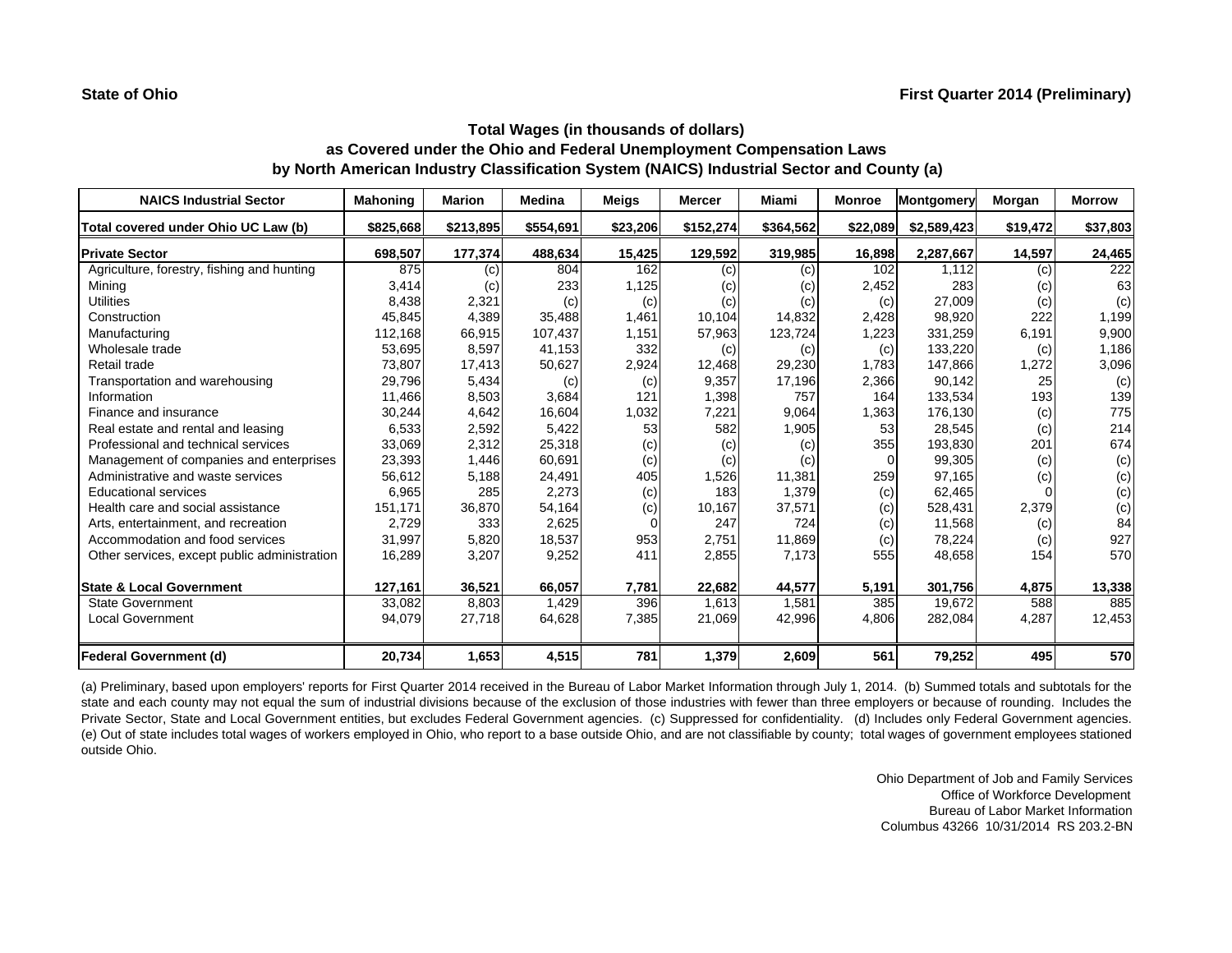| <b>NAICS Industrial Sector</b>               | <b>Muskingum</b> | <b>Noble</b> | <b>Ottawa</b> | Paulding | Perry    | Pickaway  | <b>Pike</b> | Portage   | Preble   | Putnam   |
|----------------------------------------------|------------------|--------------|---------------|----------|----------|-----------|-------------|-----------|----------|----------|
| Total covered under Ohio UC Law (b)          | \$273,255        | \$28,916     | \$133,384     | \$36,463 | \$46,192 | \$130,081 | \$102,333   | \$518,624 | \$86,851 | \$92,074 |
| <b>Private Sector</b>                        | 228,298          | 19,670       | 113,149       | 27,805   | 33,264   | 90,237    | 90,454      | 387,364   | 73,115   | 79,121   |
| Agriculture, forestry, fishing and hunting   | 112              |              | (c)           | 4,729    | 130      | (c)       | (c)         | 710       | (c)      | (c)      |
| Mining                                       | 7,445            | 5,537        | (c)           | 91       | 2,175    | (c)       | (c)         | 2,259     | (c)      | (c)      |
| <b>Utilities</b>                             | 5,542            | 127          | (c)           | (c)      | 716      | 702       | (c)         | (c)       | (c)      | (c)      |
| Construction                                 | 5,653            | 2,944        | 4,895         | 669      | 6,125    | 5,682     | 7,847       | 15,679    | 2,272    | 6,278    |
| Manufacturing                                | 33,260           | 2,291        | 30,199        | 12,399   | 7,563    | 37,391    | 5,273       | 135,015   | 42,673   | 41,348   |
| Wholesale trade                              | 8,609            | 815          | 2,169         | 1,224    | 1,303    | 4,123     | 2,884       | 46,150    | 2,938    | 4,695    |
| Retail trade                                 | 28,990           | 1,449        | 8,361         | 1,986    | 3,392    | 8,760     | 4,973       | 37,150    | 7,341    | 5,807    |
| Transportation and warehousing               | 13,627           | 712          | (c)           | (c)      | 547      | 2,576     | (c)         | (c)       | (c)      | (c)      |
| Information                                  | 5,159            | 113          | 663           | 159      | 249      | 1,094     | 296         | 4,004     | 185      | 540      |
| Finance and insurance                        | 9,677            | 1,010        | 5,160         | 902      | 1,304    | 3,064     | 1.719       | 9,335     | 1,889    | 3,335    |
| Real estate and rental and leasing           | 1,637            | 26           | 691           | 106      | 65       | 556       | 223         | 4,855     | 377      | 206      |
| Professional and technical services          | 6,527            | 1,168        | (c)           | 551      | 826      | (c)       | (c)         | 16,967    | (c)      | 1,447    |
| Management of companies and enterprises      | 1,840            | (c)          | (c)           | $\Omega$ | 314      | (c)       | (c)         | 15,117    | (c)      | $\Omega$ |
| Administrative and waste services            | 6,116            | (c)          | 1,217         | 720      | 1,290    | 3,350     | 40,591      | 12,596    | 1,471    | 1,818    |
| <b>Educational services</b>                  | 4,644            |              | 205           | (c)      | (c)      | (c)       | (c)         | 4,983     | (c)      | 456      |
| Health care and social assistance            | 71,889           | 1,763        | 12,628        | (c)      | (c)      | (c)       | (c)         | 42,093    | (c)      | 5,859    |
| Arts, entertainment, and recreation          | 888              | 11           | 2,820         | (c)      | 55       | 306       | (c)         | 2,056     | 98       | 207      |
| Accommodation and food services              | 10,381           | 737          | 4,234         | (c)      | 1,109    | 3,591     | (c)         | 15,905    | 2,538    | 1,568    |
| Other services, except public administration | 6,302            | 316          | 2,645         | 544      | 621      | 1,278     | 902         | 9,594     | 1,359    | 1,464    |
| <b>State &amp; Local Government</b>          | 44,957           | 9,246        | 20,235        | 8,658    | 12,928   | 39,844    | 11,879      | 131,260   | 13,736   | 12,953   |
| <b>State Government</b>                      | 3.111            | 5,396        | 2,257         | 397      | 492      | 15,717    | 888         | (c)       | 707      | 486      |
| <b>Local Government</b>                      | 41,846           | 3,850        | 17,978        | 8,261    | 12,436   | 24,127    | 10,991      | (c)       | 13,029   | 12,467   |
| <b>Federal Government (d)</b>                | 3,156            | 241          | 2,155         | 542      | 663      | 1,122     | 1,233       | 4,578     | 923      | 853      |

(a) Preliminary, based upon employers' reports for First Quarter 2014 received in the Bureau of Labor Market Information through July 1, 2014. (b) Summed totals and subtotals for the state and each county may not equal the sum of industrial divisions because of the exclusion of those industries with fewer than three employers or because of rounding. Includes the Private Sector, State and Local Government entities, but excludes Federal Government agencies. (c) Suppressed for confidentiality. (d) Includes only Federal Government agencies. (e) Out of state includes total wages of workers employed in Ohio, who report to <sup>a</sup> base outside Ohio, and are not classifiable by county; total wages of government employees stationed outside Ohio.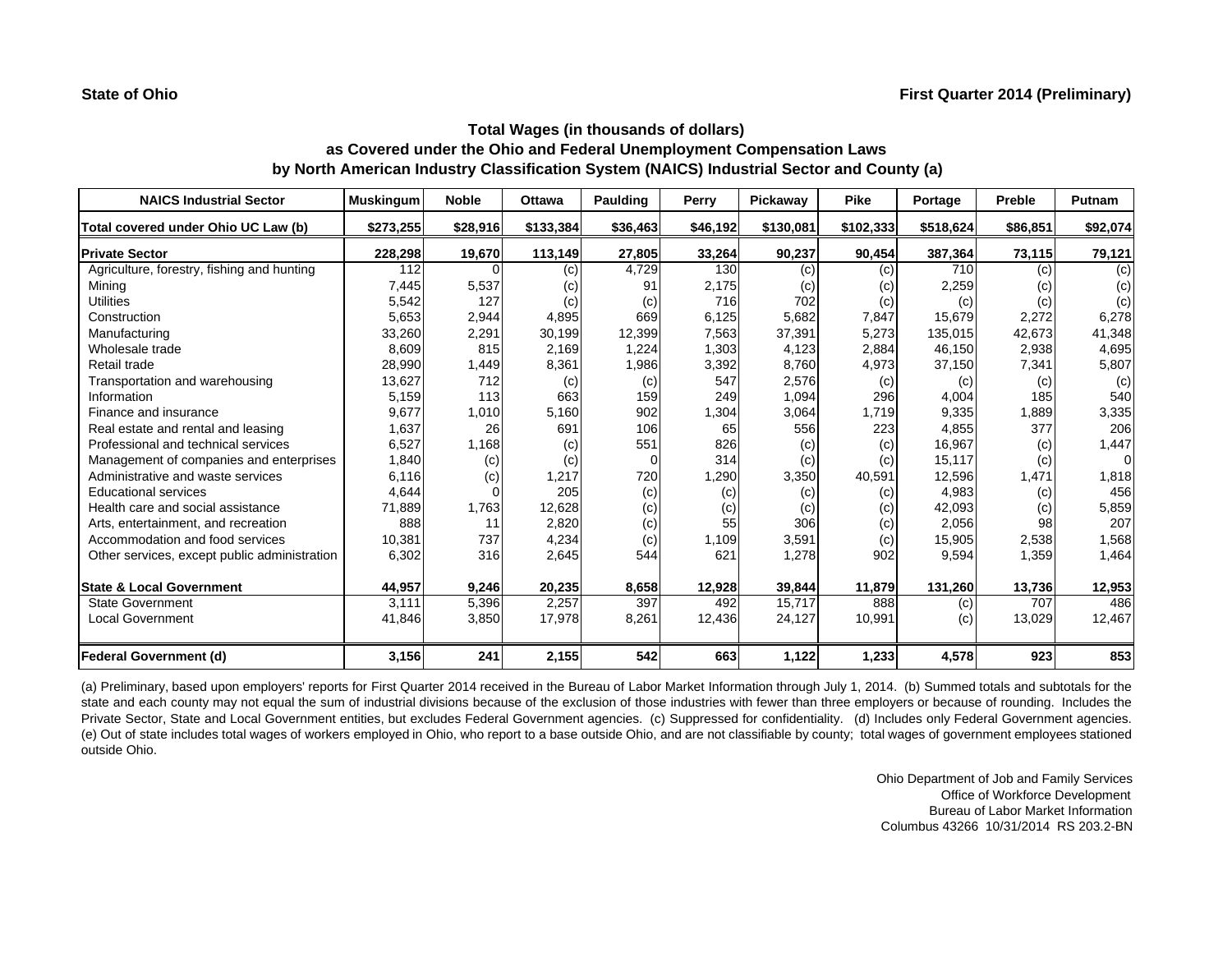| <b>NAICS Industrial Sector</b>               | <b>Richland</b> | <b>Ross</b> | <b>Sandusky</b> | <b>Scioto</b> | <b>Seneca</b> | <b>Shelby</b> | <b>Stark</b> | <b>Summit</b> | <b>Trumbull</b> | <b>Tuscarawas</b> |
|----------------------------------------------|-----------------|-------------|-----------------|---------------|---------------|---------------|--------------|---------------|-----------------|-------------------|
| Total covered under Ohio UC Law (b)          | \$421,304       | \$244,605   | \$225,845       | \$185,938     | \$148,664     | \$280,087     | \$1,486,947  | \$3,023,986   | \$680,502       | \$294,630         |
| <b>Private Sector</b>                        | 352,519         | 197,032     | 197,201         | 142,486       | 125,015       | 255,578       | 1,310,926    | 2,704,599     | 590,649         | 253,844           |
| Agriculture, forestry, fishing and hunting   | 404             | 426         | (c)             | (c)           | 544           | 805           | 1,573        | 227           | 604             | 1,385             |
| Mining                                       | 103             | 172         | (c)             | (c)           | 1,476         |               | 15.101       | 1.161         | 862             | 11,076            |
| <b>Utilities</b>                             | (c)             | 3,991       | 1,193           | 1,815         | 2,089         | (c)           | 15,873       | 24,050        | 2.739           | 1,640             |
| Construction                                 | 16,970          | 5,846       | 6,229           | 5,567         | 7,368         | 15,830        | 71.638       | 102.575       | 22.892          | 11,108            |
| Manufacturing                                | 108,842         | 66,907      | 103,243         | 17,936        | 46,081        | 154,224       | 371,972      | 407.611       | 232,460         | 86,792            |
| Wholesale trade                              | 19,089          | 4,891       | 6,283           | 2,223         | 7,086         | 18,072        | 72,241       | 200,049       | 24,410          | 16,843            |
| Retail trade                                 | 38,984          | 21,162      | 16,489          | 18,027        | 13,577        | 11,743        | 110,404      | 210,439       | 57,243          | 24,283            |
| Transportation and warehousing               | (c)             | 6,920       | 6,320           | 3,791         | 5,682         | (c)           | 32,496       | 83,188        | 27,856          | 8,604             |
| Information                                  | 10,722          | 3,895       | 1,104           | 1.851         | 1,508         | 1.775         | 16,068       | 52,628        | 4.347           | 2,804             |
| Finance and insurance                        | 14,106          | 4,850       | 5,397           | 5,110         | 4,849         | 4,433         | 80,700       | 152,347       | 17,321          | 6,954             |
| Real estate and rental and leasing           | 2,397           | 755         | 3,039           | 1,434         | 315           | 918           | 12,403       | 23,982        | 7,058           | 2,530             |
| Professional and technical services          | 9,302           | 2,526       | 3,140           | 5,768         | 2,354         | (c)           | 61,793       | 210,777       | 11,357          | 9,473             |
| Management of companies and enterprises      | 1,813           | 3,298       | 3,367           | 1,237         | 969           | (c)           | 33,866       | 496,182       | 25,698          | 1,057             |
| Administrative and waste services            | 22,165          | 3,716       | 5,417           | 4,505         | 1,963         | 9,045         | 50,104       | 109,054       | 27,267          | 11,089            |
| <b>Educational services</b>                  | 2,288           | 832         | (c)             | 899           | 7,926         | (c)           | 21,079       | 24,939        | 2,319           | 655               |
| Health care and social assistance            | 67,899          | 55,338      | (c)             | 61,298        | 14,849        | (c)           | 258,293      | 459,090       | 94,244          | 40,695            |
| Arts, entertainment, and recreation          | 1,727           | 431         | 711             | 159           | 256           | 197           | 6,948        | 19,068        | 1,587           | 647               |
| Accommodation and food services              | 14,241          | 8,587       | 5,098           | 7,649         | 3,768         | 3,708         | 48,970       | 71,298        | 18,923          | 9,932             |
| Other services, except public administration | 7,490           | 2,488       | 3,822           | 3,100         | 2,355         | 3,622         | 29,402       | 55,936        | 11,462          | 6,277             |
| <b>State &amp; Local Government</b>          | 68,785          | 47,573      | 28,644          | 43,452        | 23,649        | 24,509        | 176,021      | 319,387       | 89,853          | 40,786            |
| <b>State Government</b>                      | 16,758          | 18,359      | 1,400           | 15,065        | 3,082         | 3,065         | 18.372       | 69,330        | 12,162          | 5,764             |
| <b>Local Government</b>                      | 52,027          | 29,214      | 27,244          | 28,387        | 20,567        | 21,444        | 157,649      | 250,057       | 77,691          | 35,022            |
| <b>Federal Government (d)</b>                | 9,222           | 26,971      | 1,526           | 2,296         | 1,669         | 952           | 14,878       | 34,205        | 7,234           | 3,477             |

(a) Preliminary, based upon employers' reports for First Quarter 2014 received in the Bureau of Labor Market Information through July 1, 2014. (b) Summed totals and subtotals for the state and each county may not equal the sum of industrial divisions because of the exclusion of those industries with fewer than three employers or because of rounding. Includes the Private Sector, State and Local Government entities, but excludes Federal Government agencies. (c) Suppressed for confidentiality. (d) Includes only Federal Government agencies. (e) Out of state includes total wages of workers employed in Ohio, who report to <sup>a</sup> base outside Ohio, and are not classifiable by county; total wages of government employees stationed outside Ohio.